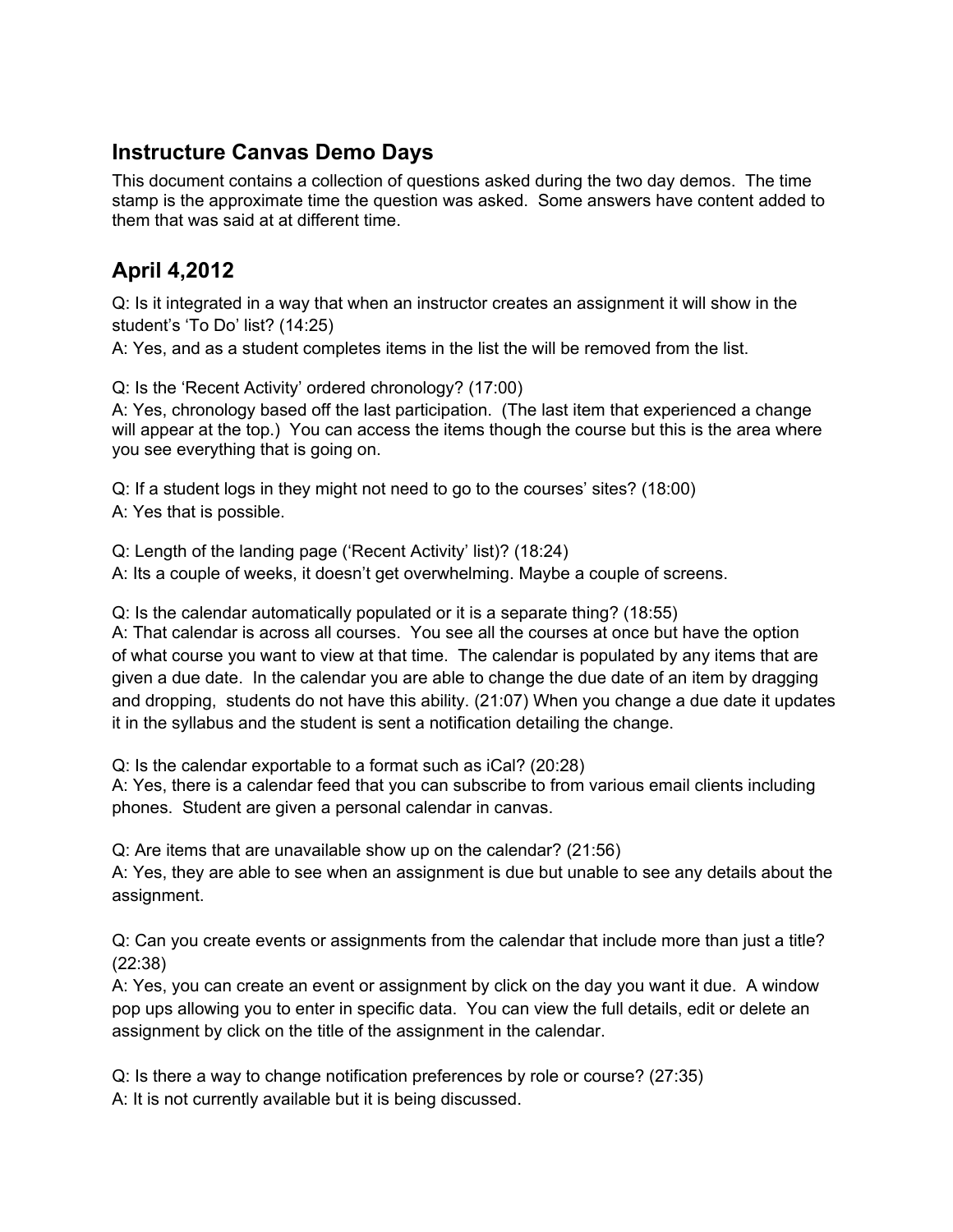Q: Are Facebook notifications public? (29:15)

A: We have them install a Facebook app and have a private message system. Notifications are not public.

Q: Can the students turn off the notifications? (34:36)

A: Yes, but they cannot opt of one them.

Q: Because updates are implemented every two weeks, are there notifications sent to faculty and the institution about updates to the system that may impact courses currently going on? (41:18)

A: The changes that are made do not have a large noticeable impact on the user.

Q: How are third party product integration? (43:36)

A: Third party tools are integrated through an API. This allows changes to be made to canvas but have no impact on third party products.

Q: In the two week cycle are you introducing just bug fixes or also new features? (45:35) A: There are release notes available before the changes go live, documentation is updated. Release are put onto the beta server. Larger changes are given a longer time before they go live to allow for training. Some changes are released in parallel allow users to switch back and forth from the new and old version.

Q: Can you show a course? (49:52)

A: See recording.

Q: Can students upload video a discussion? (59:43)

A: Yes, you can upload the video as a file or use the built in tool to record media from their web camera.

Q: What are the system requirements to use video capture? (1:01:53)

A: Flash must be installed to use video capture. Flash is not required to view files. Once a file is uploaded it will be converted to different file types to allow users to view the video on different devices without issue. The web camera recording is limited to 10 minutes.

Q: Are there any practical limits on the quota or how much content you can put in a course? (1:04:53)

A: Instructure does not set limits but the school can set limits and this can be done per course.

Q: How does the file respiratory deal with files like a website created from Dreamweaver? (1:08:19)

A: It will work just like a website.

Q: What does what "completely accessible to students with disabilities" mean? (1:12:26)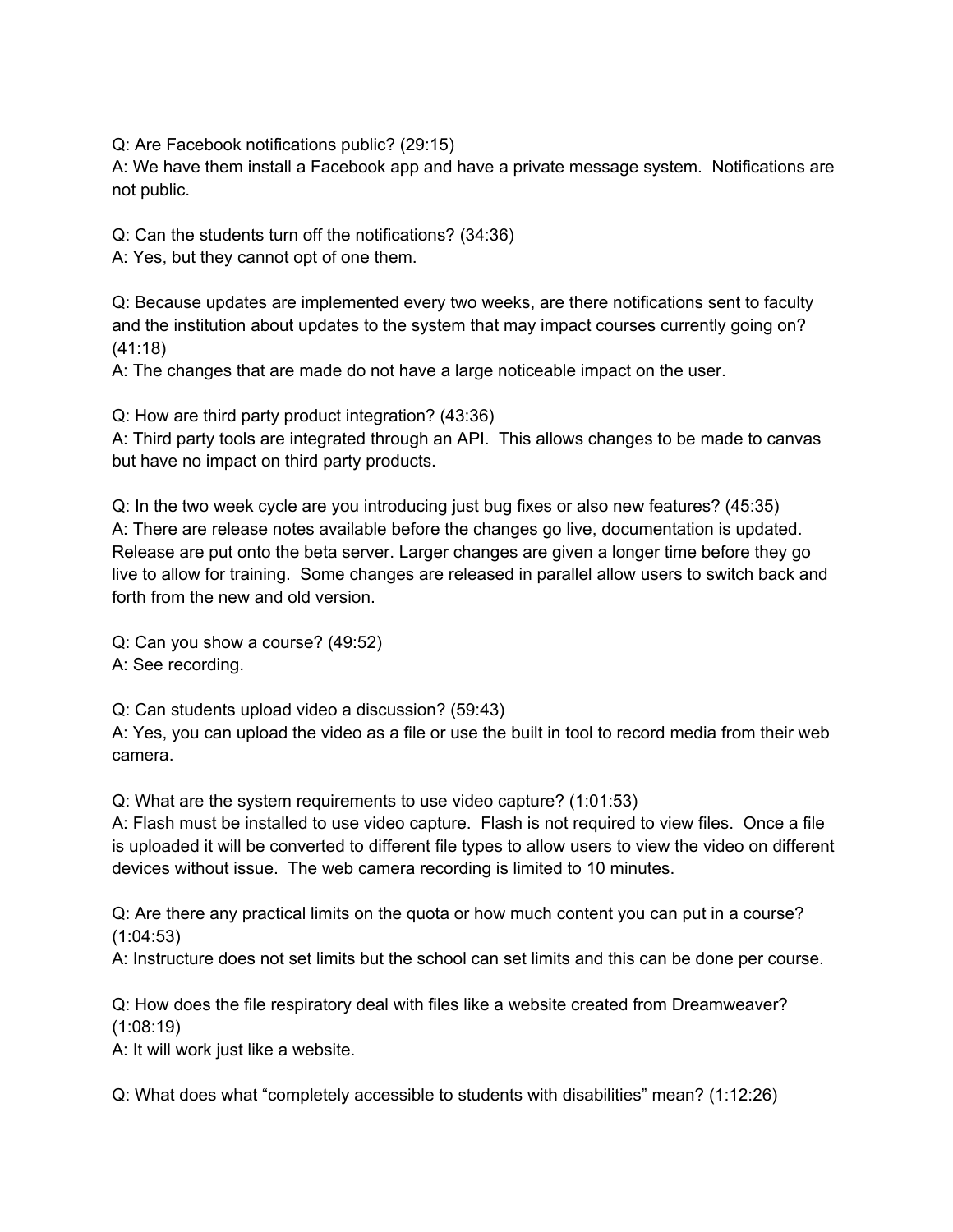A: It works with screen readers and sister technologies, have a gold cert national federation for the blind. We Use technologies to assist screen readers to make it easier for them to interpret the site, and the site is completely accessible via the keyboard.

Q: Does Canvas have the ability to allow a student to access publisher content and tools from the course without having to login again? 1:18:34)

Q: Yes, and accommodate for specific texts and have the ability to write back to the grade book.

Q: When you click on the rubric where does that data go? (1:27:35)

A: It can calculate the grade for the assignment or just be used to assess the student and not be counted in the score. When a student goes to view their grade they see what was selected in the rubric. The rubric items that have a sun icon can have reports run against them to access the student or the goal.

Q: Can comments in an assignment have multiple back and fourths? (1:29:35) A: Yes.

Q: Can reports be run at different levels? (1:29:23)

A: Yes, for example they can be run at the department level, college level.

Q: For accreditation purposes can users be authorized to view different reports?

A: Yes, this would be done using role permissions.

Q: Are specific learning outcomes typically aligned with a subset or or a select few of courses? (1:36:56)

A: The larger view report is given but the option is given to drill down into specific sections. The report can also be exported to spreadsheet software and analyzed further.

Q: Is the gradebook exportable and is there an offline mode? (1:39:20)

A: Yes, it can be export as a .csv and be imported back to the gradebook. Depending on what is done to the uploaded file questions are asked to ensure the correct action is being taken.

Q: What changes can be reverted in the gradebook? How far can you go back in the changes? (1:41:25)

A: Any change and be reverted no matter how small. The grade history is not deleted.

Q: I have multiple sections of the same course that are in one spreadsheet. If I upload that entire spreadsheet to one section will it know what students are in that section and only upload their data? (1:42:11)

A: You do not have to make any changes to the file. When you upload you will will be made aware of the issue and asked what should be done.

Q: Is there any plagiarism detection in Canvas? (1:43:34)

A: Yes, it is done through Turnitin. (Please note that Safe Assign is owned by Blackboard and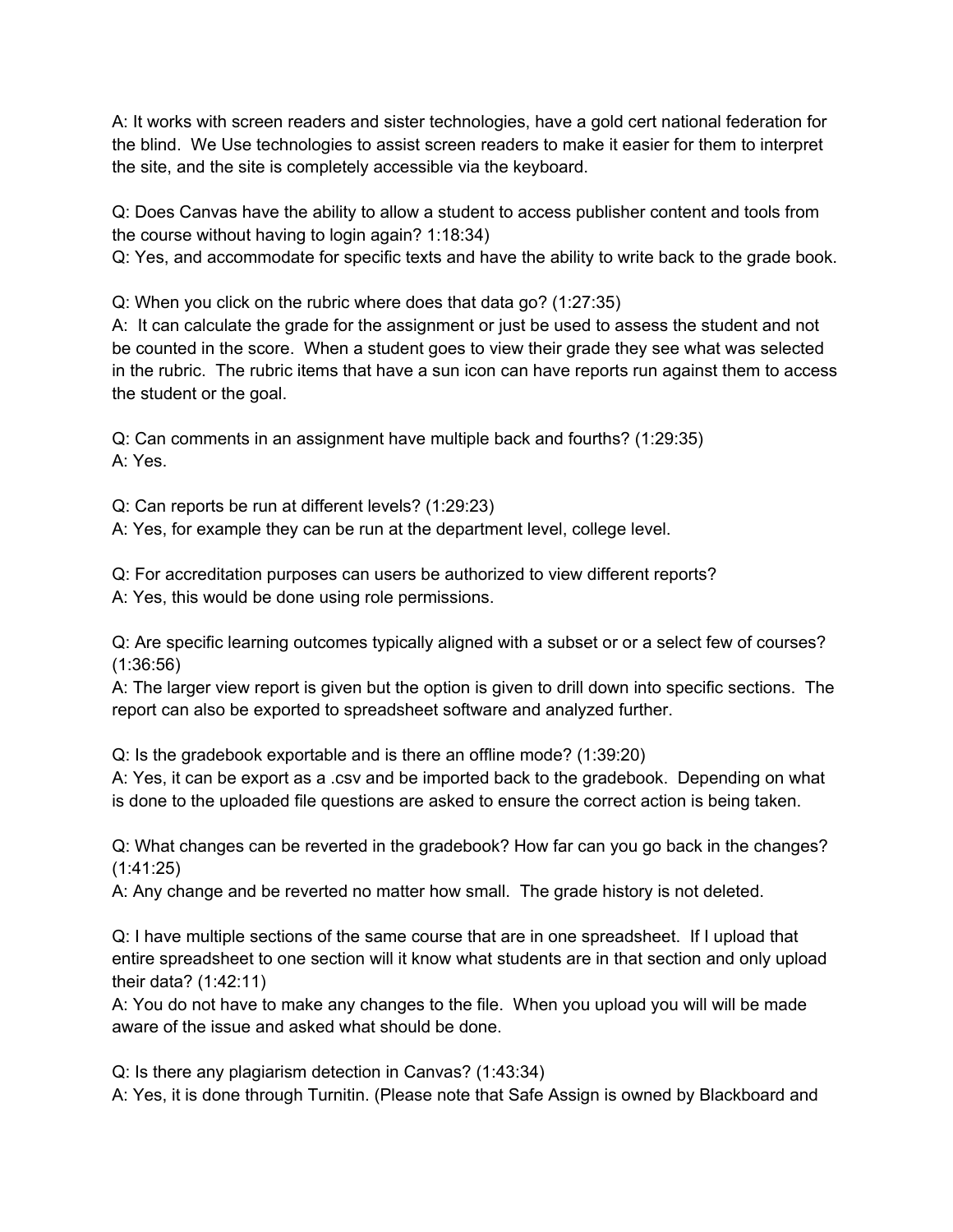can only be used in Blackboard or Blackboard owned learning management systems.)

Q: Can you turn off the options for students to do 'what if' grades? (1:51:50) A: No, but you can have Canvas not calculate a total. You can also not set up a grading schema or not show a total.

Q: Are the courses menu buttons on the left editable? (152:00)

A: You can not change the name but you can reorder and hide them.

Q: 1:54:00 Details about course copy. A: See recording.

Q: When you import a Blackboard course that had different menu items what happens to the Canvas course? (2:04:54)

A: The menus are not changed. content = page subfolder = sub page Pages are similar to wikis, you would have a main page and the sub folders would become links on that page.

Q: 2:07:22 Details about groups. A: See recording.

Q: Is there a bird's eye view of the groups in a course? (2:09:33)

A: Canvas has reports of activities that extend into groups and courses. There is a general course activity feed, you can see if and what students have connected (i.e. Facebook), there are reports on each student's interaction between the instructor, a specific students access report. There is not currently a report specifically based off groups, but the data is accessible by the institution.

Q: What are the most requested features in Canvas? (2:14:39)

A: Go to<http://help.instructure.com/forums/337215-feature-requests> for the most up to date feature requests.

Q: What do you have for mobile devices?

A: Canvas can be used though the browser on the mobile device, the video recorder can not be used on iOS devices. There are apps for the iPad, iPhone/iTouch, and a speed grader app for the iPad. These apps are free and the institution does not have to pay for the apps to work with their site. A version for Android is in the works.

Q: How is selective release per student handled?

A: Right now it is performanced and access based. If you want one student to see an item you will need to create a group that only they are in. For quizzes if one or group of students(s) needs more attempts or more time for a quiz this can be done for that student(s).

Q: Is there anything in Canvas that deals with student verification? (2:30:00) A: There are third party tools that can be integrated with Canvas. For a quiz you can set up an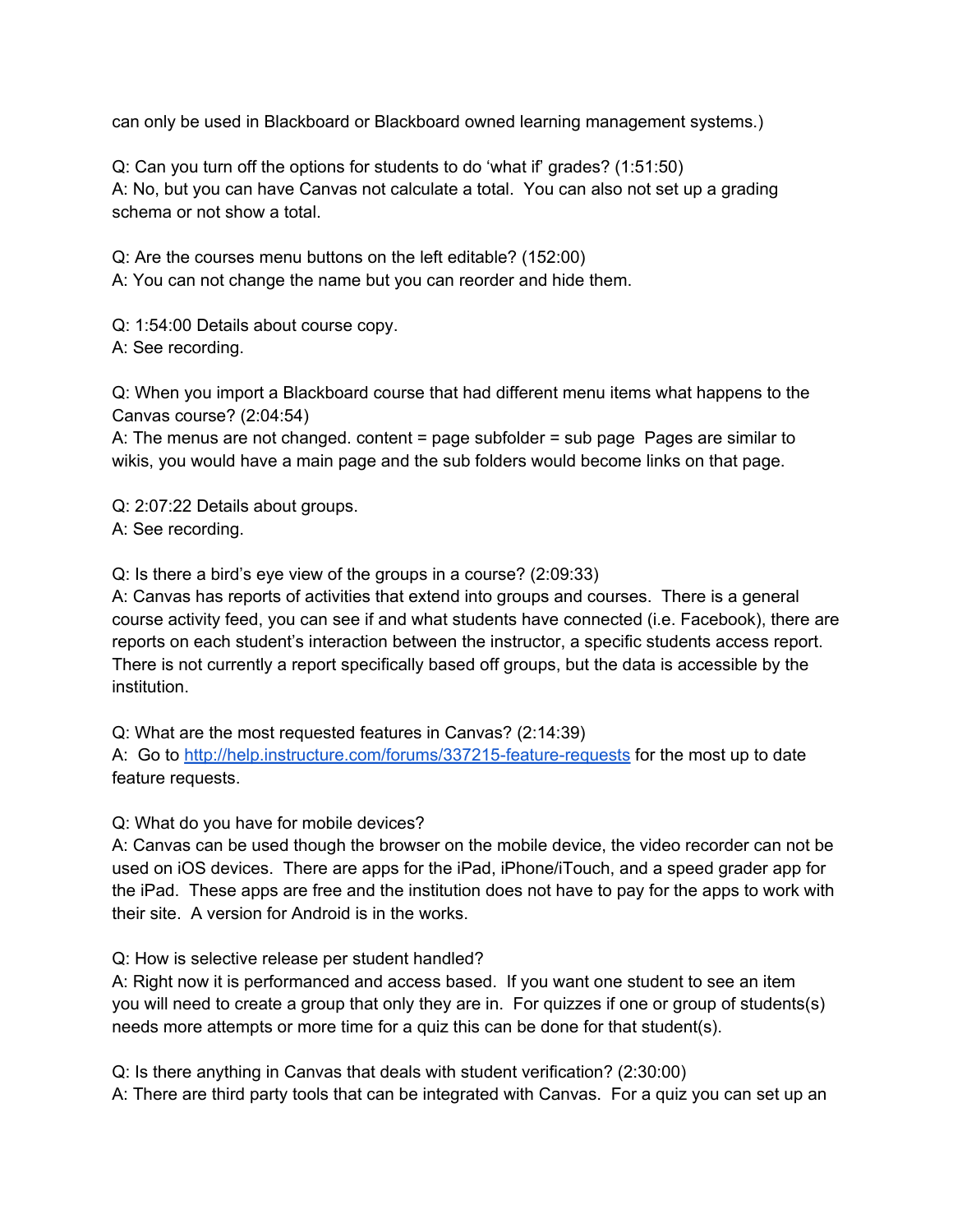essay question and have the students use the video recorder for their response.

Q: Is there a password options for quizzes? (2:32:35) A: Yes, lockdown browser also works with Canvas.

Q: Can you grade discussions and wikis? A: Yes

## **April 5,2012**

Q: Do you have plans to create a instructor specific app besides the Speed Grader? (17:52) A: In the long term we are planning to extend mobile apps.

Q: Can the branding be changed? (19:11)

A: Yes, the branding can be changed specific to your instution.

Q: Does the faculty view look different from the student view? (25:15)

A: The view do not vary with the exception of instructor specific abilities, i.e. add items, change due dates.

Q: Does the activity feed include other student activities? (23:38)

A: Yes, for example private messages, student questions to class at large, and assignments instructors has graded and given back to the student. Anything that deals with something specific with a student only that student and the instructor see on the feed.

Q: Can you set what type of items you see in the activity feed? (23:38) A: No, it shows you everything that is new and you can dismiss it on the activity feed page.

Q: If you're in a lot of courses will the activity feed become overwhelming? (24:00) A: It does not become overwhelming but more useful. Important items such as 'TODO', 'Upcoming' and 'Recent Feedback' are also in their own sections in the right column. Each course has its own activity feed. You can dismiss items from the general activity feed but they will still show up on the course specific feed, they can also be dismissed here.

Q: How are instructional designers handled in Canvas? (26:22)

A: They are given a role where they have access to the course but are not actually enrolled.

Q: Can you be different roles across different courses, i.e. student in one and instructor in another? (27:05)

A: Yes.

Q: If you're a course a designer in a course will you profile picture appear in the activity stream? (29:17)

A: Profile pictures only appear in the activity stream when you do something personal, for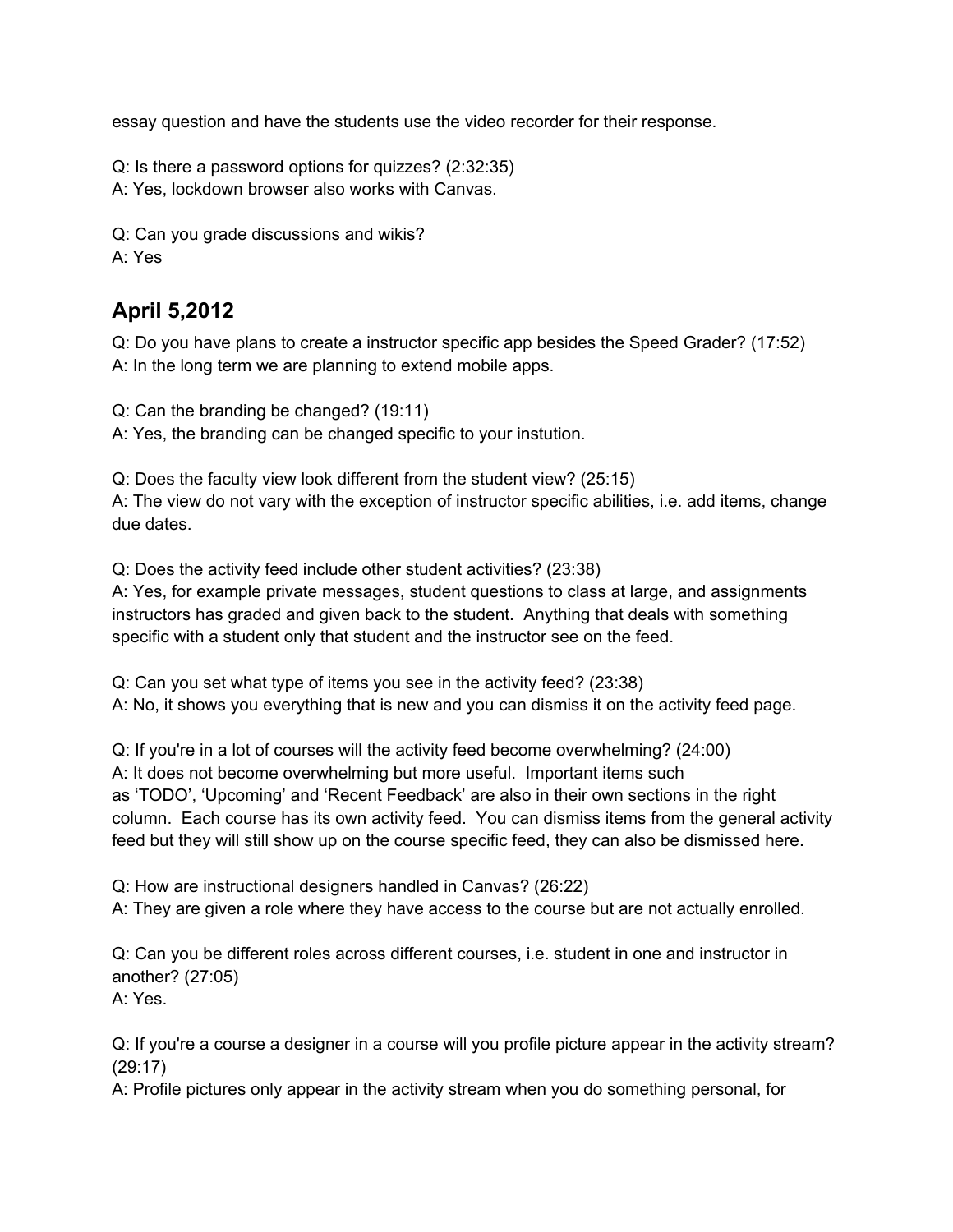example if you update a quiz it will not appear but if you respond to a discussion board message it will.

Q: Can you have instruction specific roles? (30:50) A: Yes.

Q: Have you looked at different metrics if the users are engaged in the activity stream or are they going in the specific course areas to access the content? (30:55) A: We have looked at that data but have not made it public.

Q: Is there an easy way to resize things? (37:34)

A: If you add a large picture once you save it Canvas adjusts it based on the area where you are at. We are looking at more features when adding images.

Q: There are different styles of uploading media embed packages Is there a difference in how Canvas treats files uploaded as packages, media in a Powerpoint file, versus directly uploading the media? (40:11)

A: Either one will work in Canvas. You are able to view some files directly in Canvas. If the file was a Powerpoint file with media you would not see all the features by view the file in Canvas you would need to download it.

Q: Could you tell us what accessibility features are in Canvas? (53:34)

A: Canvas is built on modern web technologies and uses symantec markup, HTML 5, Cascading Style Sheets, we stay away from tables. Canvas complies with Section 508, Web Content Accessibility Guidelines (WCAG), and technologies that allows Canvas to give information to screen readers. It is possible for content for instructors to add content that does not work with screen readers.

Q: Does a faculty member have control over how the headings in the text editor work? The headings used caused more space between lines then I would like.(54:20) A: Yes, but you would have to use the HTML editor. To single space in the text editor press 'shift+return'.

Q: What email is used for google docs when someone shares one with you? (1:03:00) A: Your primary is used unless you have set up an account that has google docs then that is used.

Q: If you link your google account with Canvas do I see all my documents? A: Yes and no. The google docs interface in Canvas is like a selection screen, you actually edit the documents in google docs. When you go to submit an assignment and go to select a document from google docs you see all your files.

Q: When a student uses google docs to submit an assignment is the file copied over or just referred to? (01:05:30)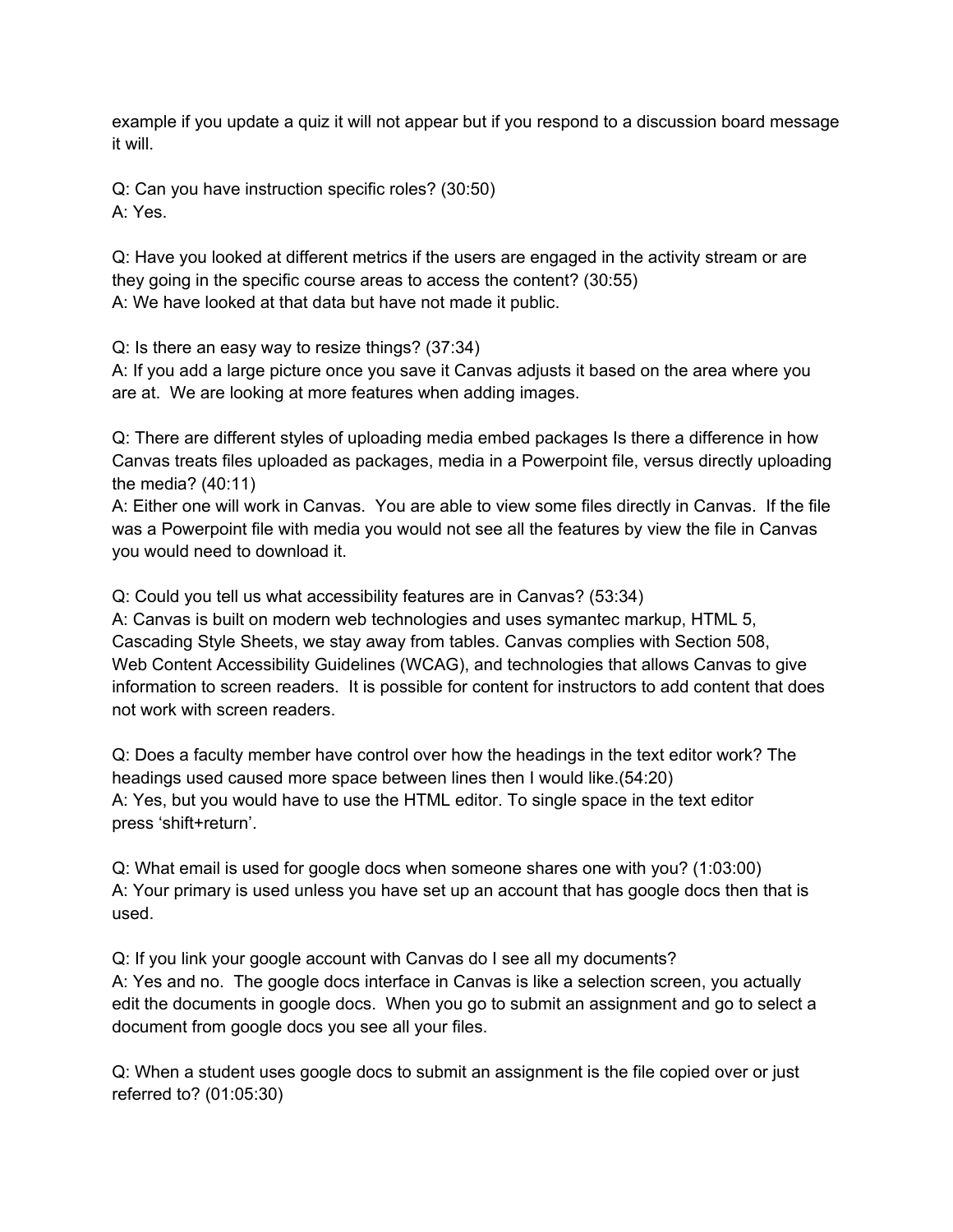A: Both, when a student submits a google doc, and other types of online content, a 'snapshot' of the document is saved so it can not be changed later.

Q: Are the notification preferences global, role specific, or course specific? (1:07:17) A: The preferences are for all courses.

Q: Is there authentication for ebooks?

A: Yes, single sign on or through LTI.

Q: Is there a default for the notifications? A: Yes.

Q: Does making a discussion board gradable create the assignment? Does make an assignment a discussion board create the discussion board? (1:13:56) A: Yes for both.

Q: Are there plans to make the pages feature a gradable assignment? (1:14:27) A: You can make the only way they submit be a URL.

Q: Is there anything that would prevent the instructor from viewing a URL? (1:28:00) A: If there were permissions on the URL preventing them from viewing the site.

Q: How does peer review work? (1:28:50)

A: When you set up an assignment you select 'Require Peer Reviews'. You can manually assign or do it automatically. It will appear in their 'TODO' list. When they go to review they will have it appear in the speed grader and be able to use the rubric if one was set up.

Q: Is there a way in the calendar to notify/show students there is a room change? (1:31:00) A: There is not a directly to put room information into a calendar item. You can include the room information in the calendar item detail and a notification will be sent about the content change. You can also make an announcement.

Q: Does Elluminate work well with Canvas? (1:32:14)

A: Yes, there is also a similar product included in Canvas.

Q: How does course copy affect the calendar? (1:33:30)

A: When you go to course copy you can put in the start and end date of the course, item dates will be modified to fit the new dates. You can also change the submission dates. For example items that were due on Tuesday are now due on Wednesday, this can be done as many times as needed.

Q: Does the calendar know the dates of university holidays? (1:36:00)

A: The calendar does not know this.